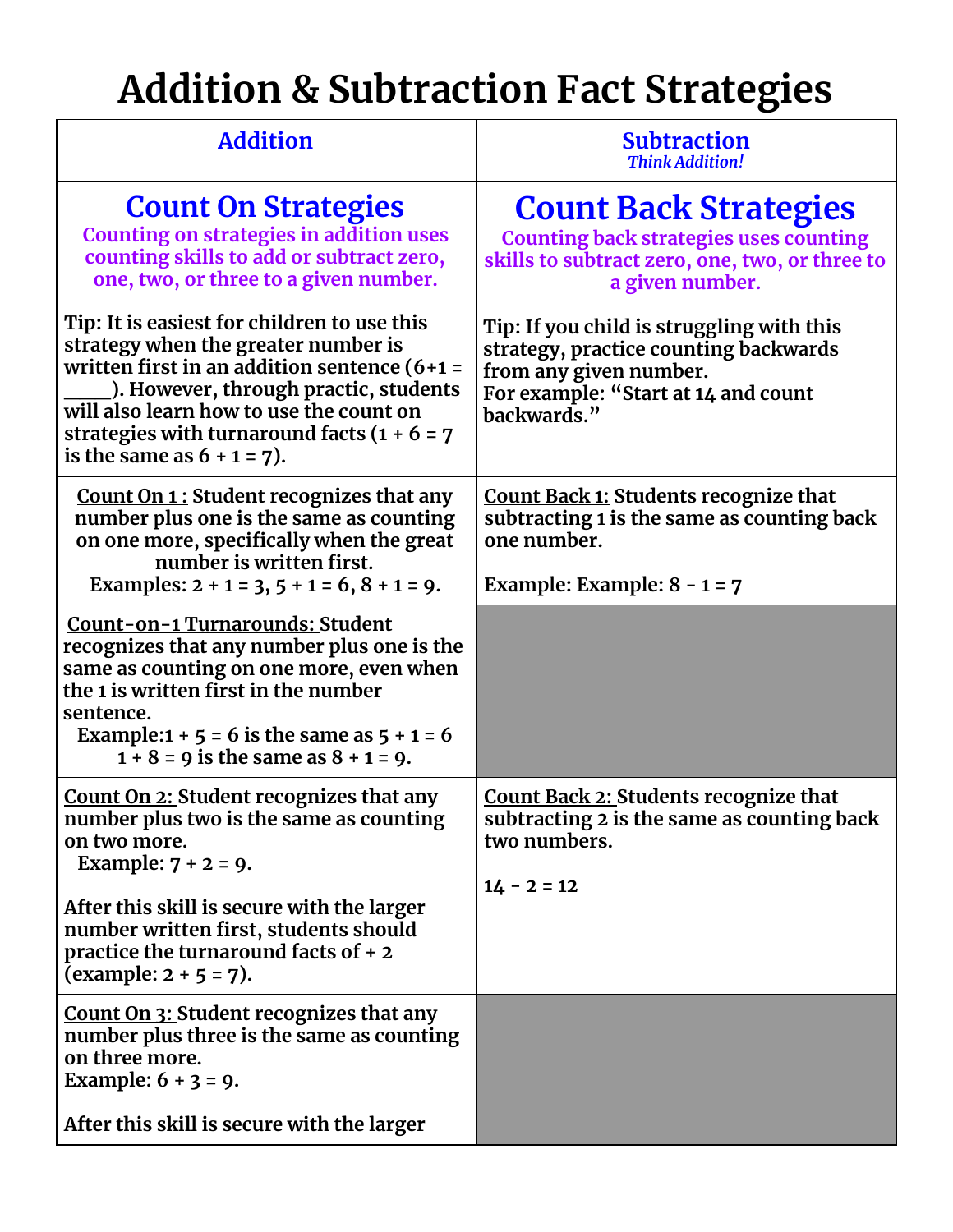| number written first, students should<br>practice the turnaround facts of $+3$<br>(example: $3 + 5 = 8$ ).                                                                                                                                                                        |                                                                                                                                    |
|-----------------------------------------------------------------------------------------------------------------------------------------------------------------------------------------------------------------------------------------------------------------------------------|------------------------------------------------------------------------------------------------------------------------------------|
| <b>Count On 0: Student recognizes that any</b><br>number plus 0 remains the same.<br>Example: $7 + 0 = 7, 9 + 0 = 9$<br>After this skill is secure with the larger<br>number written first, students should<br>practice the turnaround facts of $+$ 0<br>(example: $0 + 5 = 5$ ). | <b>Count Back 0: Students recognize that just</b><br>as in addition, subtracting o does not<br>change the number.<br>$17 - 0 = 17$ |

| <b>Doubles Strategies</b><br>Using the doubles strategy is for any addition fact that requires doubling a number.                                                                                                                                                      |                                                                                                                                                                                                                                                                      |
|------------------------------------------------------------------------------------------------------------------------------------------------------------------------------------------------------------------------------------------------------------------------|----------------------------------------------------------------------------------------------------------------------------------------------------------------------------------------------------------------------------------------------------------------------|
| <b>Addition</b>                                                                                                                                                                                                                                                        | <b>Subtraction</b><br><b>Think Addition!</b>                                                                                                                                                                                                                         |
| Doubles in Addition<br>Students will recognize that doubling means to<br>count the number twice.                                                                                                                                                                       | Doubles in Subtraction<br>When using this strategy, students will use<br>what they know from the doubles addition<br>facts to solve subtraction facts.                                                                                                               |
| Doubles:<br>Examples of doubles facts ( $1 + 1 = 2$ , $2 + 2 =$<br>$4, 3 + 3 = 6$                                                                                                                                                                                      | Doubles:<br><b>Example</b> $(8-4 = ?):$<br>$8 - 4 = ?$<br>$4 + ? = 8$<br>$4 + 4 = 8$ (known doubles fact)<br>Therefore, $8 - 4 = 4$ .                                                                                                                                |
| Double Plus One: Students will use their<br>double facts to solve problems that are<br>near doubles. Example: $3 + 4$ is the same<br>$as 3 + 3 + 1.$<br><b>Other Examples of Doubles Plus One Facts:</b><br>$2 + 3 = 5$<br>$4 + 5 = 9$<br>$5 + 6 = 11$<br>$6 + 7 = 13$ | <b>Doubles Plus One:</b><br><u>Example:</u> $(9-4 = ?)$<br>$9 - 4 = ?$<br>$4 + ? = 9$<br>$4 + 4 = 8$ (this fact is very close, because 8<br>is only one away from 9)<br>Therefore, the missing addend is only one<br>away from 4.<br>So, $4 + 5 = 9$ and $9 - 4 = 5$ |
| Double Plus 2: Students will use their<br>double facts to solve problems that are<br>near doubles.                                                                                                                                                                     | <b>Doubles Plus 2:</b><br><u>Example:</u> $(10-4=?)$                                                                                                                                                                                                                 |
| Example: $3 + 5$ is the same as $3 + 3 + 2$                                                                                                                                                                                                                            | $10 - 4 = ?$                                                                                                                                                                                                                                                         |